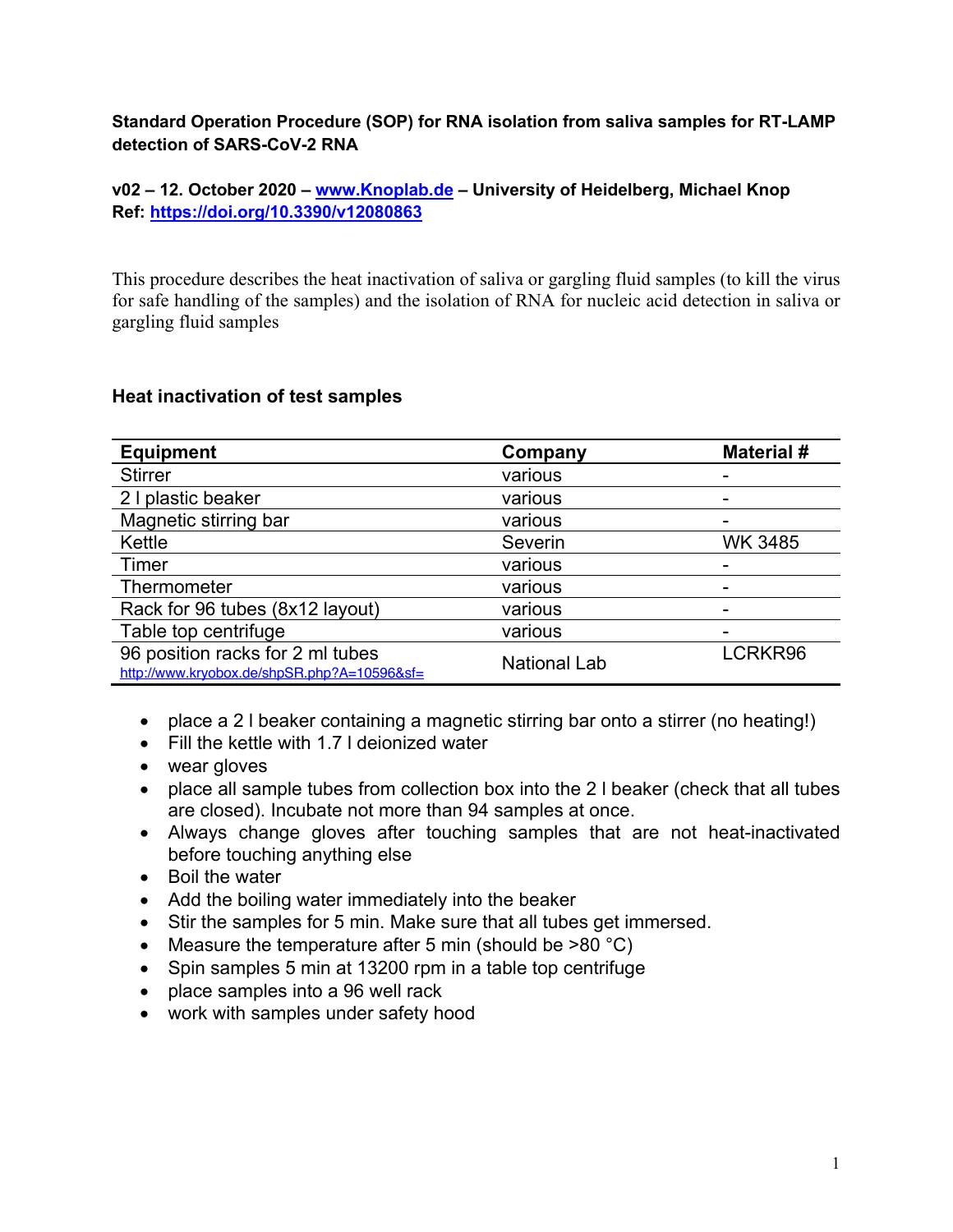# **RNA extraction using magnetic beads**

based on: SARS-CoV-2 RNA extraction using magnetic beads for rapid large-scale testing by RT-qPCR and RT-LAMP

| <b>Reagent</b>                         | Company           | <b>Material #</b> |
|----------------------------------------|-------------------|-------------------|
| Guanidinium thiocyanate (GITC)         | Sigma             | G9277             |
| Sodium citrate                         | <b>Merck</b>      | 1.06448.1000      |
| Triton X-100                           | Sigma             | T8787             |
| Glycogen $(5 \mu g/\mu l)$             | Invitrogen        | AM9510            |
| SiMAG-N-DNA magnetic beads (100 µg/µl) | Chemicell         | 1104-5            |
| Nuclease-free water                    | Life Technologies | AM9938            |
| Ethanol abs.                           | Sigma-Aldrich     | 32205             |
| Diethyl pyrocarbonate (DEPC)           | Sigma-Aldrich     | D5758             |
| Dithiothreitol (DTT)                   | <b>Carl Roth</b>  | 6908              |
| <b>RNaseZAP</b>                        | Sigma-Aldrich     | R2020             |
| DNA away                               | Thermo            | 7010              |

| <b>Consumables</b>                                                                       | Company               | <b>Material #</b> |
|------------------------------------------------------------------------------------------|-----------------------|-------------------|
| Masterblock, 96 well, PP, 0.5 ml, V-bottom<br>(3 plates needed for 96 samples)           | Greiner               | 786261            |
| Masterblock, 96 well, PP, 1 ml, U-bottom (1)<br>plate needed for 96 samples)             | Greiner               | 780261            |
| 96 well deep well 2 ml (2 plates needed for<br>96 samples)                               | Steinbrenner          | 978-2200SU        |
| 96 well skirted PCR plate (2 plates needed<br>for 96 samples)                            | 4titute               | 4ti-0960/C        |
| Pipette Tips LQR LTS 200 µl F 960/10 (3<br>racks needed for 96 samples)                  | <b>Mettler Toledo</b> | 17010646          |
| Multi-stepper tips 12.5 ml (1 tip needed for<br>96 samples)                              | <b>Brand</b>          | 702692            |
| Combitips® advanced 10,0 ml biopur,<br>Farbcode orange (3 tips needed for 96<br>samples) | Eppendorf             | 0030089677        |
| 1250 µl GRIPTIP, Sterile, Filter, WIDE<br>BORE (1 rack needed per 96 samples)            | Integra               | 6645              |

| <b>Equipment</b>                                                                           | Company               | <b>Material #</b> |
|--------------------------------------------------------------------------------------------|-----------------------|-------------------|
| Magnet Plate for 96-well deep well plates                                                  | Alpaqua               | A000400           |
| (Alternative Magnet Plate for 96-well deep<br>well plates->less strong, but works as well) | Magtivio              | <b>MDMG0013</b>   |
| Liquidator 96 Manual Pipetting System for<br>200ul pipet tips)                             | <b>Mettler Toledo</b> | 17010335          |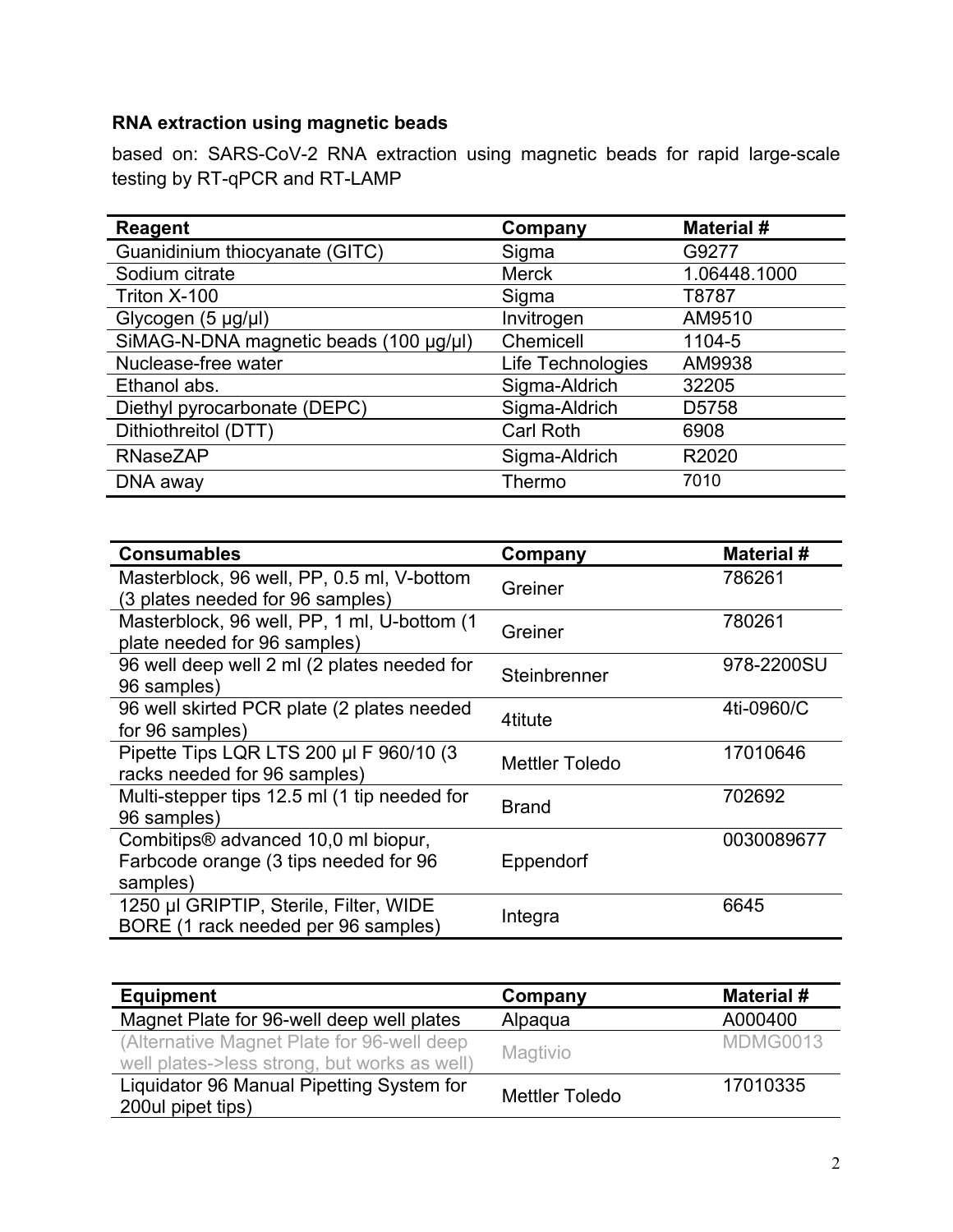| 1 ml Pipette                               | various   |            |
|--------------------------------------------|-----------|------------|
| 200 µl Pipette                             | various   |            |
| Multi-stepper pipette                      | Gilson    |            |
| Multi-stepper pipette Multipette® M4       | Eppendorf | 4982000012 |
| VOYAGER electronic pipette, 6-chanel, 50 - |           | 4764       |
|                                            |           |            |
| 1250µl,                                    | Integra   |            |
| Plate shaker                               | Heidolph  | o          |
| Table top centrifuge                       | Various   |            |
| Heat block                                 | various   | -          |

# **Prepare stock solutions (prepared in advance)**

- DEPC-treated water (1000 ml)
	- o Add 1 ml DEPC (Sigma) to 1000 ml MilliQ (Merck) purified water
	- o Shake vigorously
	- o Autoclave for 15 min at 121°C to deactivate DEPC
	- o Store at room temperature
- GITC lysis buffer stock (1000 ml, enough for 65 plates)
	- o Dilute in 400 ml DEPC-treated water at room temperature:
		- 590.8 g GITC (5M final conc.)
		- 7.35 g Sodium citrate (25 mM final conc.)
		- 10 ml Triton X-100 (1% final conc.)
		- Adjust pH to 8 using NaOH
		- Fill up to 1000 ml with DEPC-treated water
		- Aliquot (14.4 ml; 1 aliquot for 96 samples) and store at 4°C (Crystals may form in the buffer after a prolonged storage (weeks) at  $4^{\circ}$ C – warm up before use)
- DTT (1M stock)
	- o Dissolve 7.71 g DTT in DECP-treated water, fill up to 50 ml
	- $\circ$  Aliquot (1.25 ml; 1 aliquot for 2x 96 samples) and store at -20 $\degree$ C

### **Preparation of working solutions**

- Clean surfaces and equipment with RNaseZAP and DNA Away
- Complete GITC lysis buffers for 1x 96-well plate
	- o Just before RNA extraction, prepare complete GITC lysis buffer (4.8 M GITC final conc.)
	- o Mix the following components
		- 14.40 ml GITC lysis buffer stock
		- 60 µl Glycogen (20 µg/ml final conc.)
		- 600 µl DTT (1M stock) (40 mM final conc.)
- SiMAG-N-DNA beads dilution for 1x 96-well plate
	- o Just before RNA extraction, prepare magnetic bead dilution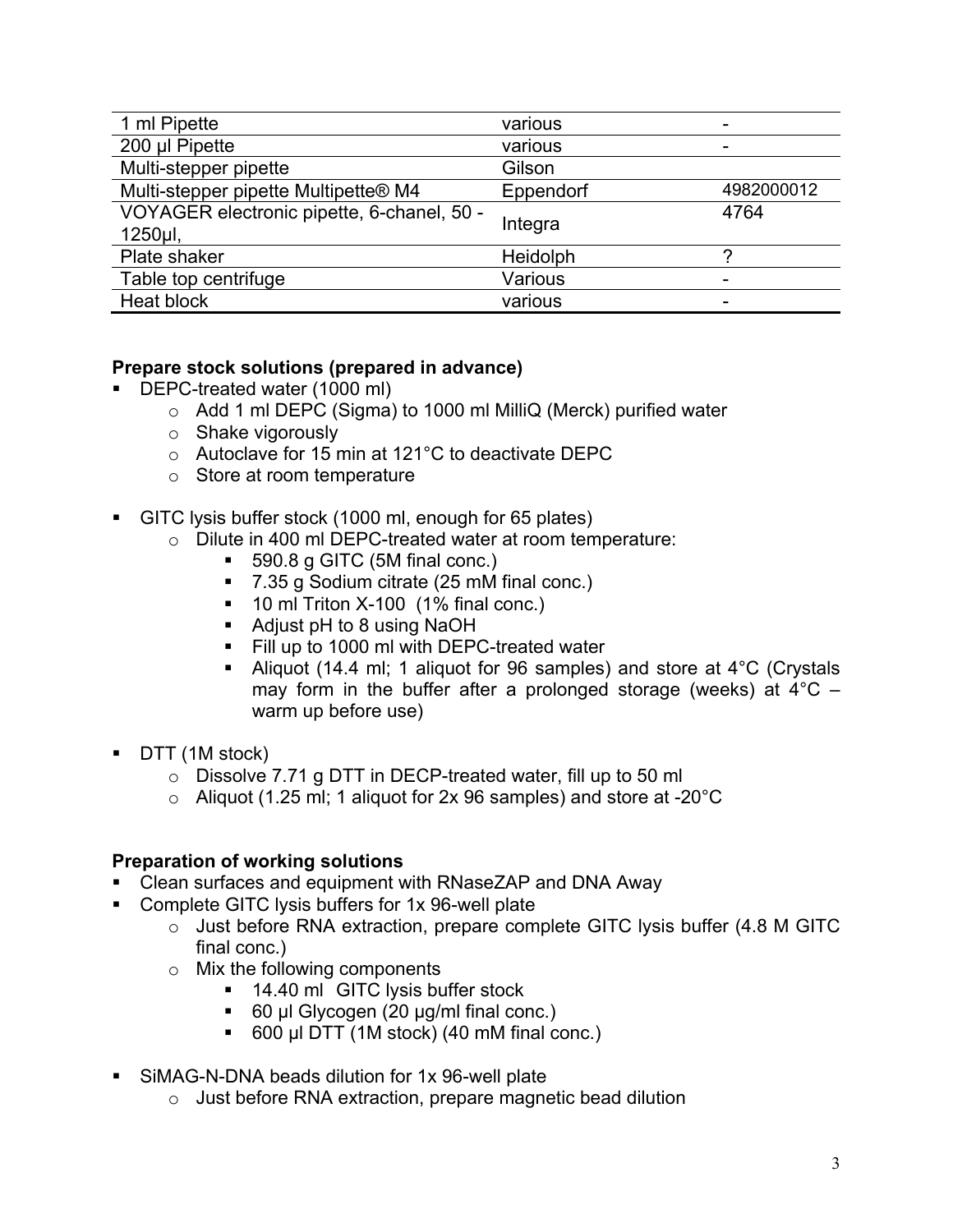- Vortex 1 ml tube containing magnetic bead stock
- Transfer magnetic bead stock to a 1.5 ml Eppendorf tube
- Wash magnetic beads with RNAse free water (three times)
- Place on a magnetic rack for 2 min
- Remove the supernatant
- Add 1 ml RNAse-free water
- Mix well by vortexing
- Perform this washing step three times in total
- Prepare magnetic bead dilution in Ethanol abs.
	- 19 ml Ethanol abs.
	- 1 ml SiMAG-N-DNA (5 µg/µl final conc.)
	- Vortex dilution well before use

## **Preparation of plates**

- Prefill 1 Deep Well plate with 70% Ethanol
	- o Mix 63 ml of Ethanol abs. and 27 ml of DEPC-treated water
	- o Multi-stepper pipette: Fill 900 µl into each well of a 1 ml-well 96 deep well plate
	- o Cover plate with lid
- Prefill 1 Deep well plate with water
	- o Water, RNase free, non DECP treated (30 ml)
	- o Multi-stepper pipette: Fill 300 µl into each well of a 0.5 ml-well 96 deep well plate
	- o Cover plate with lid
- Prefill 1 Deep well plate with lysis solution
	- o Multi-stepper pipette: Prefill lysis plate with GITC lysis buffer: Add 140 µl freshly prepared complete GITC lysis buffer to each well of a 0.5 ml-well 96 deep well plate
	- o Cover plate with lid

# **RNA extraction procedure**

### **Sample transfer to 96 well plates and lysis of saliva**

- o Take plate containing lysis solution and saliva samples to a safety hood and continue to work in the safety hood
- o Using Integra 6-channel Pipet: Transfer 140 µl heat inactivated sample from the 2 ml tubes with heat inactivated saliva contained in the 96-position rack into each well at the corresponding position of the 96 deep well plate
- $\circ$  Mix by pipetting up and down 8 times
- $\circ$  If a sample is too viscous and cannot be pipetted (usually 1-2 per 96 well plate): remove these tubes and finish the transfer of the other samples into the deep well plate.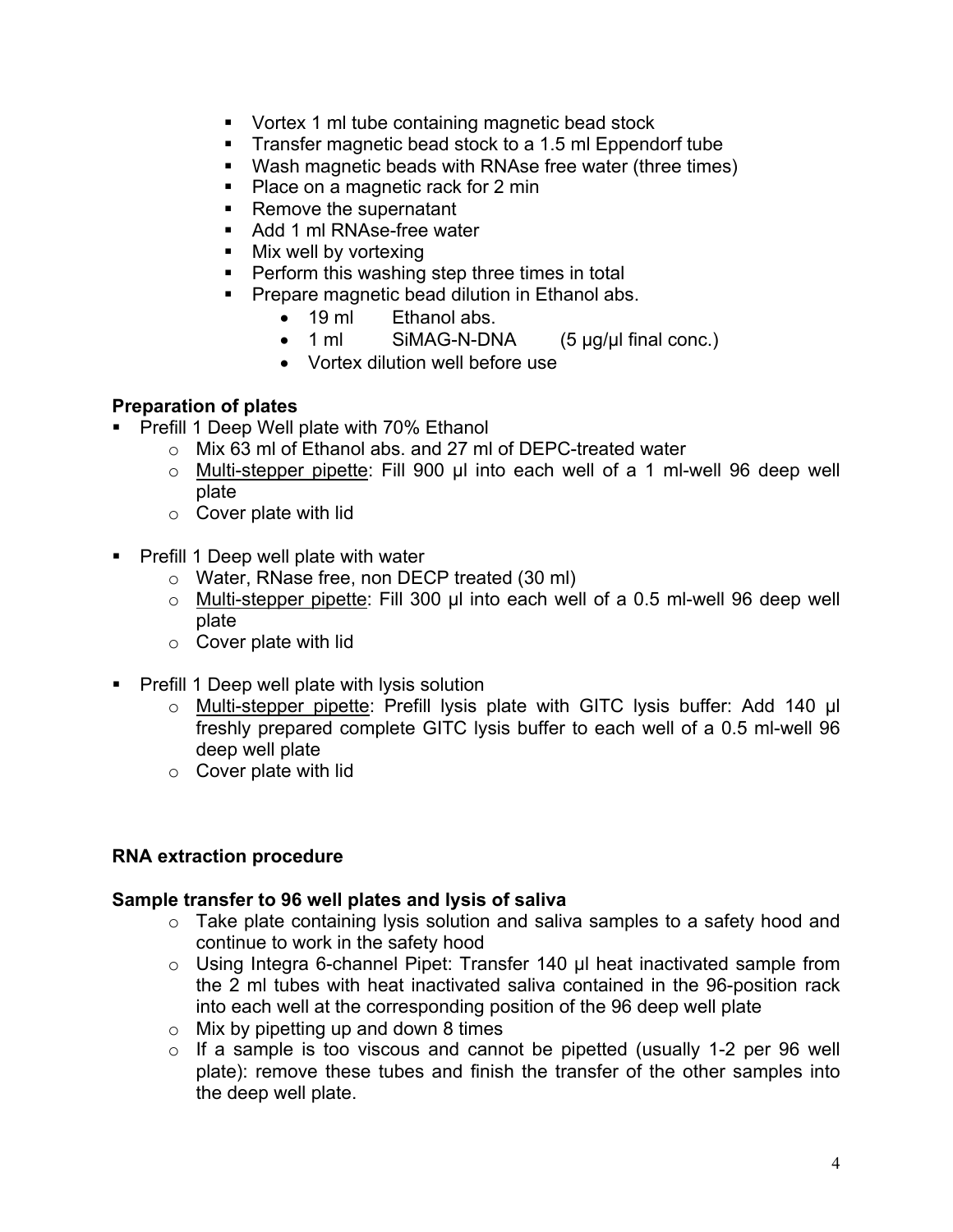- § Samples with highly viscous saliva: add 40 mM DTT (40 µl of 1 M stock per 1 ml sample) to the sample; incubate 5 min at 95 °C in a heat block, spin 5 min at 13 200 rpm in a table top centrifuge and then add 140 µl of the liquified saliva into the corresponding position.
- o Disinfect the safety hood after use
- $\circ$  Freeze the rack with heat inactivated saliva samples in 96 well rack at -20 $^{\circ}$ .
- o Incubate deep well plate with saliva sample in lysis solution for 10 min at room temperature

#### **RNA binding to magnetic beads**

- o Vortex again the 20 ml freshly prepared magnetic bead solution
- o Multi-stepper pipette: Add 200 µl of magnetic beads into each well of the new 0.5 ml-well deep well plate (make sure that the beads do not settle in multistepper pipette during pipetting)
- o Using the Liquidator (**fresh tips**): Add the lysed samples (280 µl per well) to the plate containing the beads and resuspend settled beads using Liquidator (15x)
- $\circ$  Seal deep well plate with sticky aluminum foil
- $\circ$  Incubate deep well plate on a shaker for 8 min at ~650 rpm (makes sure that the liquid does not touch the foil
- o Open the deep well plate carefully
- $\circ$  Using the Liquidator (same tips): Resuspend settled beads (20x)
- o Seal the 96 well plate with sticky aluminum foil
- $\circ$  Incubate for an additional 7 min on a shaker at ~650 rpm (make sure that the liquid does not touch the foil
- $\circ$  Place the deep-well plate on a magnet plate until the supernatant is clear but at least for 5 min
- o Clearly visible ring pellets should be formed in each well

### **Ethanol washes (3x)**

- o Carefully remove aluminum foil
- o Using the Liquidator (same tips): Remove supernatant. Discard tips.
- $\circ$  Remove the deep-well plate from the magnet plate
- o Using the Liquidator (**fresh tips**): Add 200 µl 70% Ethanol to each well and resuspend (20x) settled beads
- o Check that a brownish suspension is formed
- o Place deep-well on magnet plate
- o Incubate until ring pellets are formed (ring pellets will form quickly at this step, ca. 1 min)
- o Perform this washing step three times
- o Using Liquidator (same tips): Remove supernatant from last EtOH was step. Discard tips.
- o Do not let plate dry! And proceed immediately!

#### **One quick water wash step and RNA elution**